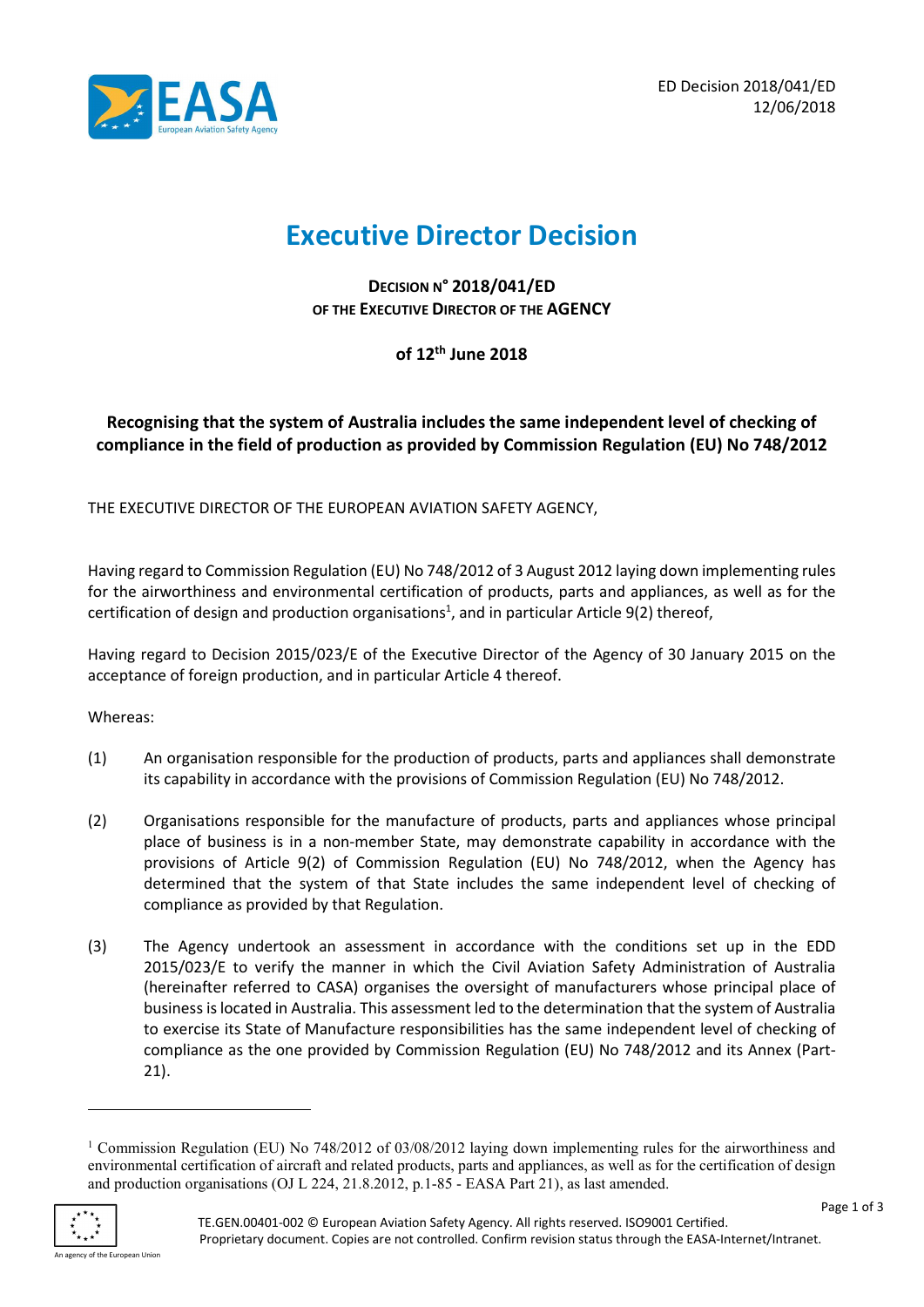

#### HAS DECIDED AS FOLLOWS:

## Article 1 Acceptance of products

Kavanagh Balloons (EASA.IM.BA.110)<sup>2</sup> and related parts and appliances manufactured by Kavanagh Balloons Australia Pty. Ltd.<sup>3</sup> and GippsAero GA8 (EASA.IM.A.042)<sup>4</sup> and related parts and appliances manufactured by GippsAero Pty. Ltd.<sup>5</sup> can be accepted in the European Union under Article 9(2) of Regulation (EU) No 748/2012.

## Article 2 CASA release documents

The following release documents issued for the products, parts and appliances identified in Article 1 are deemed acceptable in the European Union's regulatory system:

- (a) An Export Certificate of Airworthiness, CASA Form 723<sup>6</sup>, issued by CASA;
- (b) An Authorised Release Certificate, CASA Form 001, issued by the authorised staff at Kavanagh Balloons Australia Pty. Ltd. and at GippsAero Pty. Ltd.

## Article 3 Continued validity

This Decision shall remain valid subject to the continued determination that the system of Australia to exercise its State of Manufacture responsibilities has the same independent level of checking of compliance as the one provided by Commission Regulation (EU) No 748/2012 and its Annex (Part-21), following periodical re-assessments by the Agency in accordance with the conditions set up in the EDD 2015/023/E and applicable EASA internal procedures.

<sup>6</sup> The provisions governing CASA Form 723 and CASA Form 001 in Australia are included in the Certificates of Airworthiness Manual and CASR Part 21, CASR Part 42 and CAR Part 4A.



-

<sup>2</sup> Kavanagh Balloons, Variants: Kavanagh Type B; Kavanagh Type C; Kavanagh Type D; Kavanagh Type E; Kavanagh Type EX; Kavanagh Type G.

<sup>&</sup>lt;sup>3</sup> Kavanagh Balloons Australia Pty. Ltd.10 Marina Close Mt Kuring-Gai NSW 2080.

<sup>4</sup>GippsAero Models: GA8; GA8-TC 320.

<sup>&</sup>lt;sup>5</sup> GippsAero Pty. Ltd., Latrobe Valley Airfield, 75 Airfield Road, Traralgon VIC 3844.